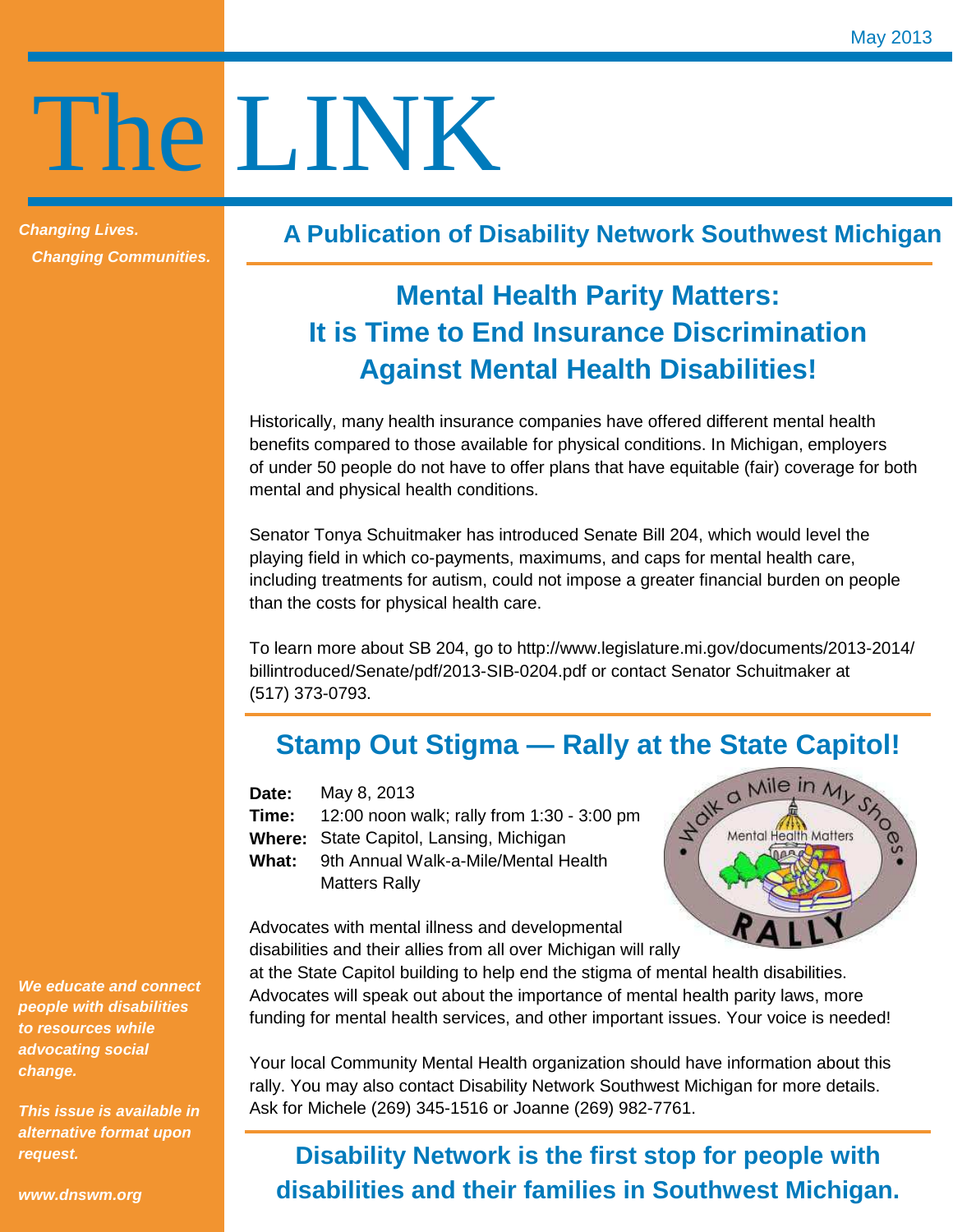# **Take this Self-Empowerment Step: Write an Advance Directive for Mental Health Care**

(Also known as a Psychiatric Advance Directive)

It is common for doctor's offices and hospitals to ask patients to fill out forms called Advance Directives. These forms are a set of written instructions that a person gives that specify what actions should be taken for their health if they are no longer able to make decisions due to illness or incapacity. They most often focus on physical health care and end of life decisions.

An **advance directive for mental health care**, also known as a durable power of attorney for mental health care, is a document in which you appoint another individual to make mental health decisions for you in the future, should you lose the ability to make decisions for yourself.

Advance directives can specify the treatment a person wishes to receive, such as which medications they prefer, treatments they do not wish to have or ways in which treatment may be administered (such as refusing shots and choosing pills). It also allows them to make other specifications, such as who they would like to be allowed to visit them in hospital, what arrangements they want for their children or for pets, and any financial arrangements that are need (such as how their bills should be paid). What is included in an advance directive is entirely up to the person who creates it.



You can search the **Michigan Department of Community Health** website for the link to a very basic form to use at www.michigan.gov/mdch.

There is a wonderfully complete and easy-to-use form from the **Bazelon Center for Mental Health Law** at www.bazelon.org**.** 

If you do not have access to a computer, call Disability Network at (269) 345-1516 x116 and we can help you get a copy of one of these advance directives.

## **DISABILITY NETWORK VOLUNTEER WINS PRESTIGIOUS COMMUNITY AWARD**



Sharon DeHaan was honored as the Senior Volunteer of the Year at the April 2013 Annual STAR Awards in Kalamazoo.

Sharon was recognized for her 20 year volunteer commitment to Disability Network Southwest Michigan. If you've ever called Disability Network, chances are you've spoken to Sharon. She has been a volunteer receptionist for many years.

Sharon has also been a Board Member, travelled to Lansing to advocate for important disability issues, facilitated support groups, led advocacy teams, and much more.

> **Congratulations, Sharon, and many thanks from Disability Network Southwest Michigan!**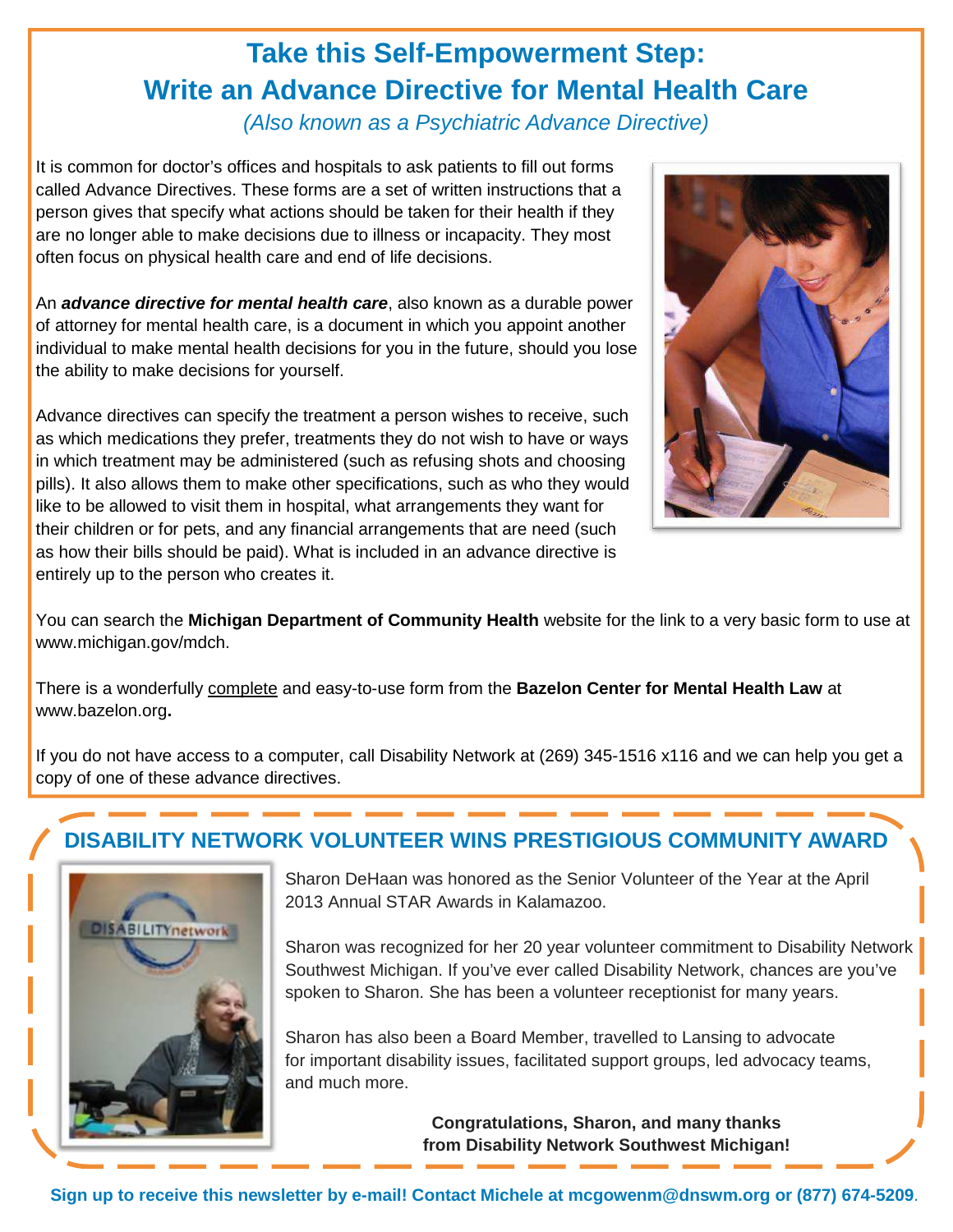#### **ASSISTIVE TECHNOLOGY CAN HELP SUPPORT PEOPLE WITH MENTAL HEALTH DISABILITIES**

Assistive Devices can help you increase or maintain your independence. Assistive technology can help people who have mental health disabilities cope with daily challenges such as organization,

remembering key dates or events, or calming techniques.

Do you need help finding or paying for assistive technology? Disability Network is here to help! Our knowledgeable staff can point you toward resources to meet your needs. We are also an application site for the Michigan Assistive Technology Loan Fund (ATLF).



Visit www.michiganloanfunds.org or call Lewis at (269) 345-1516 for details.

#### Free Webinar from Michigan Alliance for Families:

### **WHAT PARENTS NEED TO KNOW ABOUT MENTAL HEALTH AND EDUCATION**

How do students with emotional, behavioral or mental health challenges access needed services and supports at school? Find out on this webinar!

**Date:** Thursday, May 23, 2013 **Time:** 12:00 noon - 1:00 pm **Register at:** www.michiganallianceforfamilies.org

Handouts are posted one week before the webinar date. Questions? Email info@michiganallianceforfamilies.org



## **OUR RAMP UP PROGRAM IS ACCEPTING APPLICATIONS**

Kalamazoo County residents in need of a ramp to remain safe and independent are encouraged to call us at (269) 345-1516 and ask for Karen at extension 115.

# **Assistive Technology Demonstration Project Housed at Our Berrien/Cass Office**

We are excited to announce the launch of the Assistive Technology Demonstration Project in the southwest corner of our service area.

This project is designed to show people some of the inexpensive and ingenious tools and gadgets out there that can make it easier to do things. These tools and gadgets are called **Assistive Technology,** sometimes abbreviated as **AT**.



We'll show (and you can try) dozens of simple, low-cost tools for the kitchen, bathroom, and every area of life!

- ► Got a group of coworkers or pals? We can come to groups of 16 or more for an interactive, informative show-and-tell.
- ► Are you a person with a disability that would like to try out some AT? Give us a call and we can set up a time to come to you with some cool AT options so you can check out some tools on your own

If you would like more information about this project, contact Joanne Johnson at (269) 982-7761 or johnsonj@dnswm.org for more information.